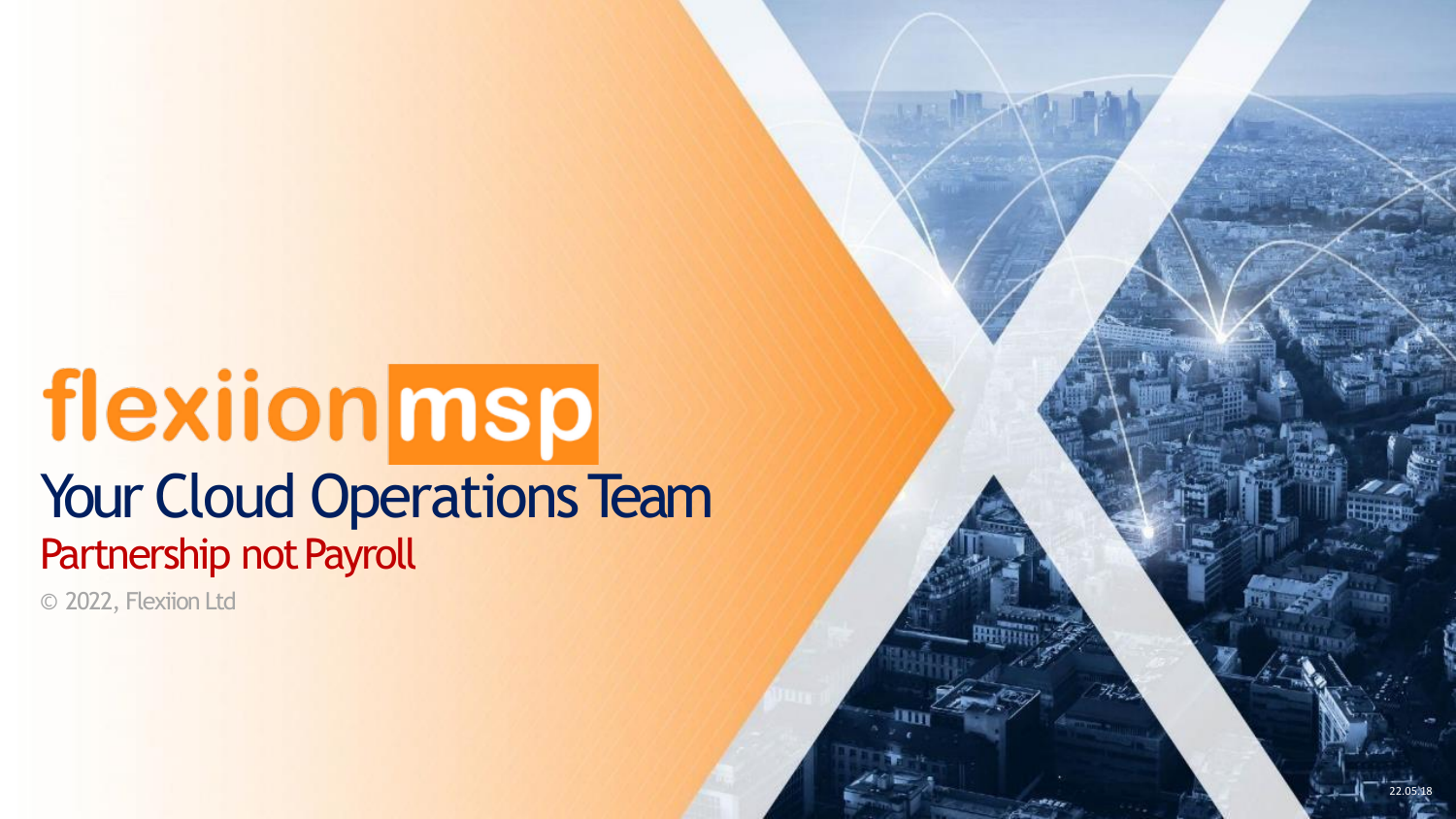## Cloud is a challenge for the Team and Budget How to bring in the resources required to deliver and scale-up?



flexi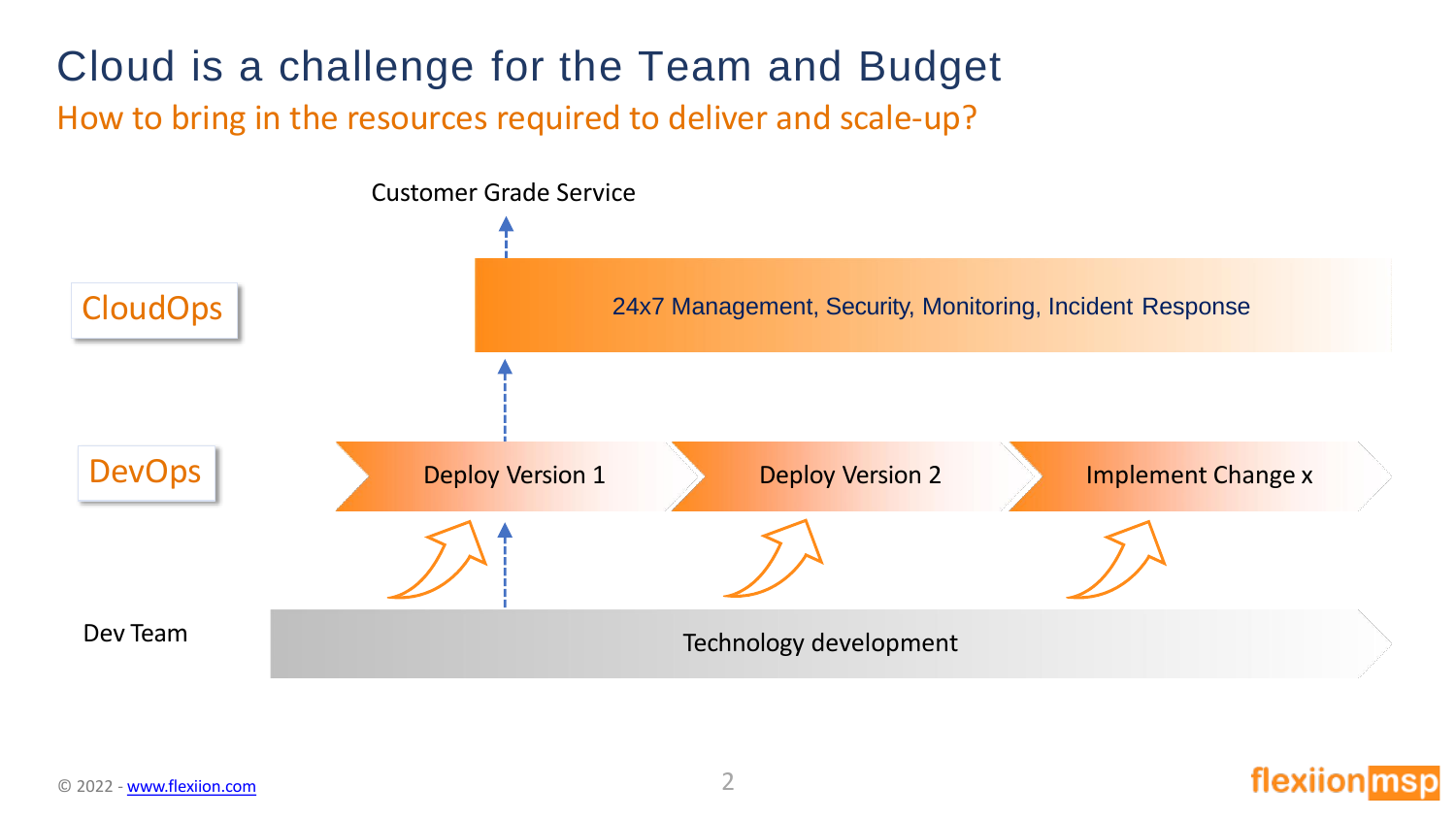#### © 2022 - [www.flexiion.com](http://www.flexiion.com/) 3

aws **PITAN** 

Consulting

Partner



MCSA

#### Microsoft PROTECTIVE Server+ Partner Microsoft















awso

Salations

Architect

### **DevOps engineers Public Cloud engineers System Application engineers**

Change & Deployment **AWS, Azure, GCP, Digital Ocean, etc** Apache2, PostgreSQL, nginx, docker, etc

### **Platform engineers Network engineers Operating System engineers**

Servers & Storage platforms Security, comms, architecture Linux, Windows, VMWare, FreeBSD, SynologyOS, etc

## Our teams work alongside yours

So your tech team can concentrate on your technology

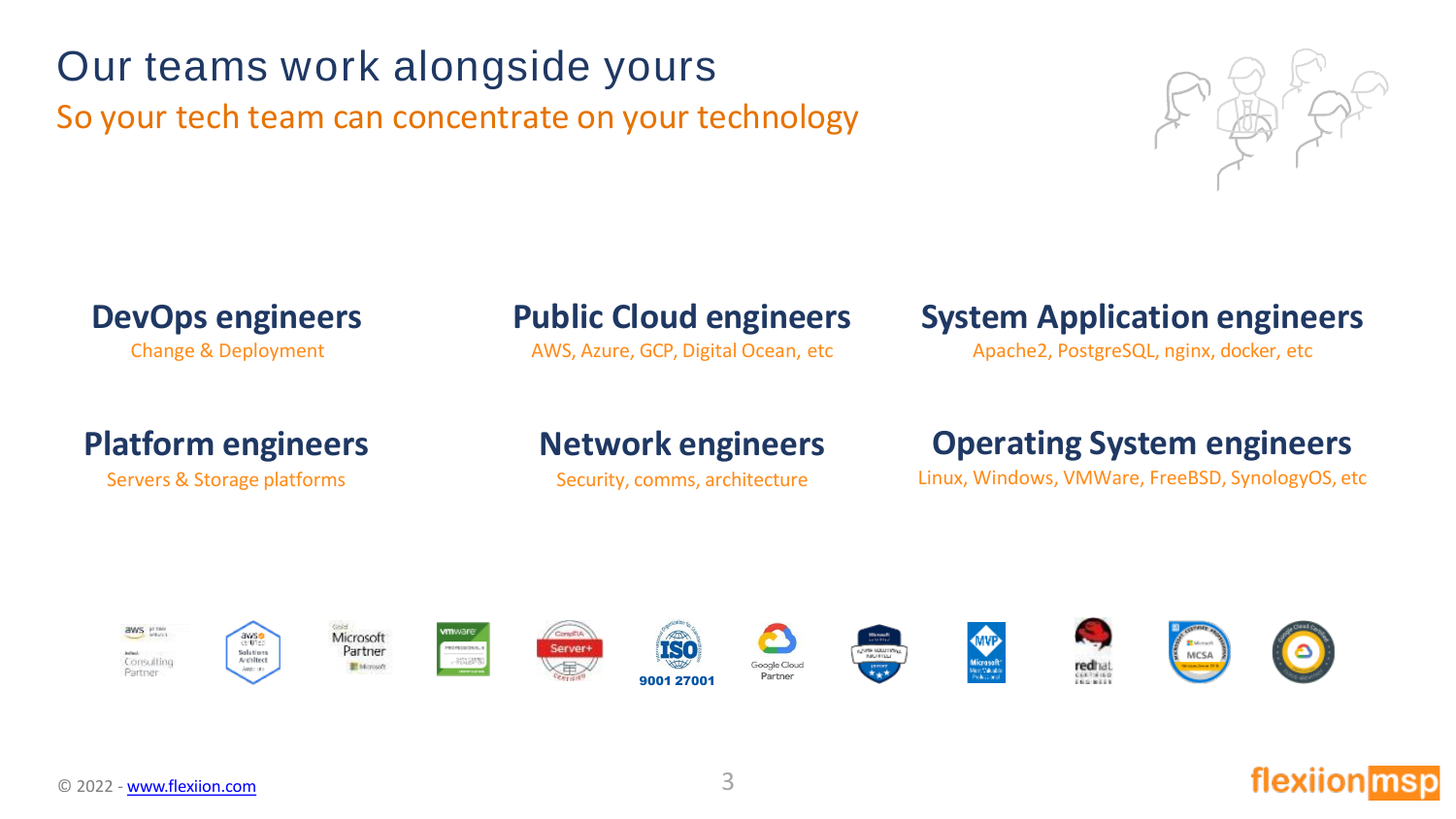A full Cloud Operations Team, 24x7x365 Scalable, cost-effective – without the need to extend your payroll



### **System Build and Test**

Procurement, deployment, configuration and test, documentation, acceptance test and handover

#### **NOC Service**

Expertise and tools to monitor for faults, outages and capacity issues 24x7x365 Eyes-on-Glass

#### **Rapid-Fix Response**

Our engineers attempt to resolve agreed issues fast to maintain service We aim to identify faults before they become customer issues

#### **Service Desk**

24x7x365 support response, ticketing and reporting, interactive issue management

#### **Service Management**

On-going, proactive work to improve performance and resilience, system optimisation, system patches and updates

#### **Procurement**

All part of the service if it's right for you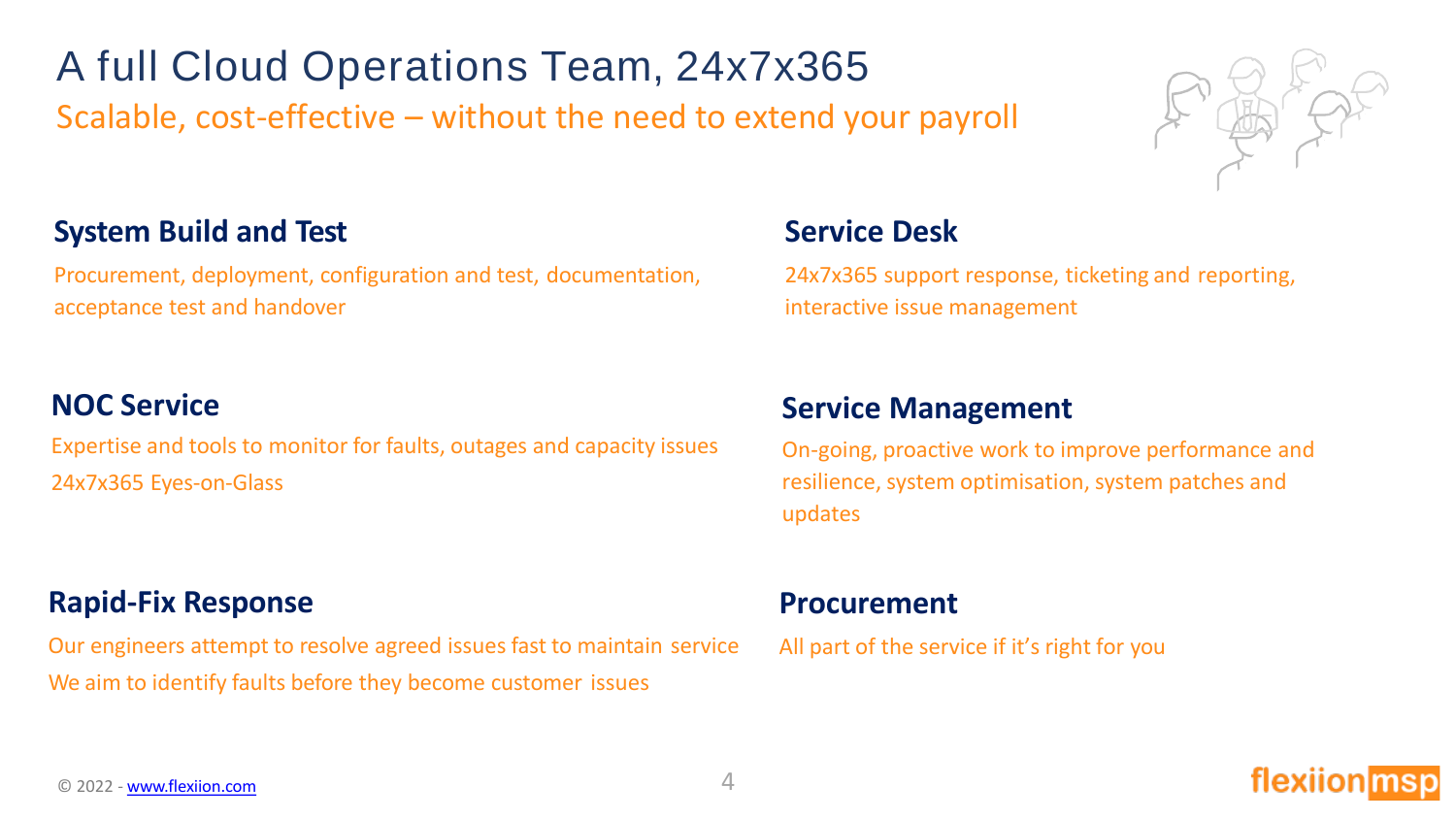## NOC service 24x7x365 Cloud Operations

#### **24x7x365 Eyes on Glass**

- Application availability
- Infrastructure performance
- Resource utilisation
- Errors and exceptions
- Custom metrics



#### **Infrastructure Optimisation**

- Security analysis and delivery
- Asset benchmarking
- Trends and insights
- Adjustments and tuning
- Alerts



#### **Routine Maintenance**

- Infrastructure patches
- Service updates
- Security scans
- Backup/DR verification
- Failover testing
- Reporting

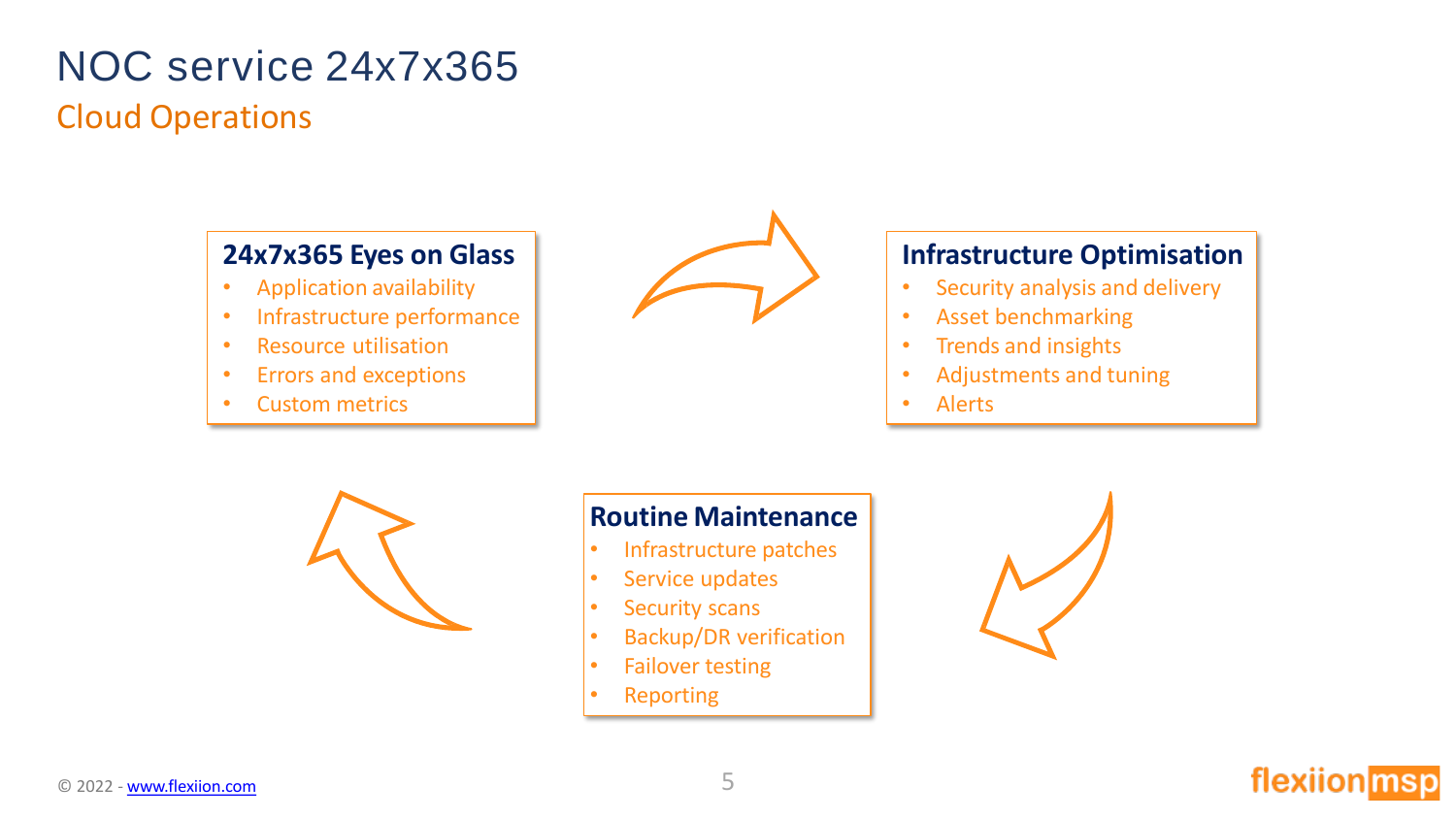## Project delivery Cloud Operations

#### **Advisory**

- Viability for scale
- Cost structures
- Lock-in vs portability
- Security and compliance

#### **Build & Deploy**

- Major migrations
- Major upgrades
- New providers
- Procurement
- Configure & test

#### **Scaling up & out**

- International instances
- Rapid deployment
- Re-engineer
- Additional providers

### flexiion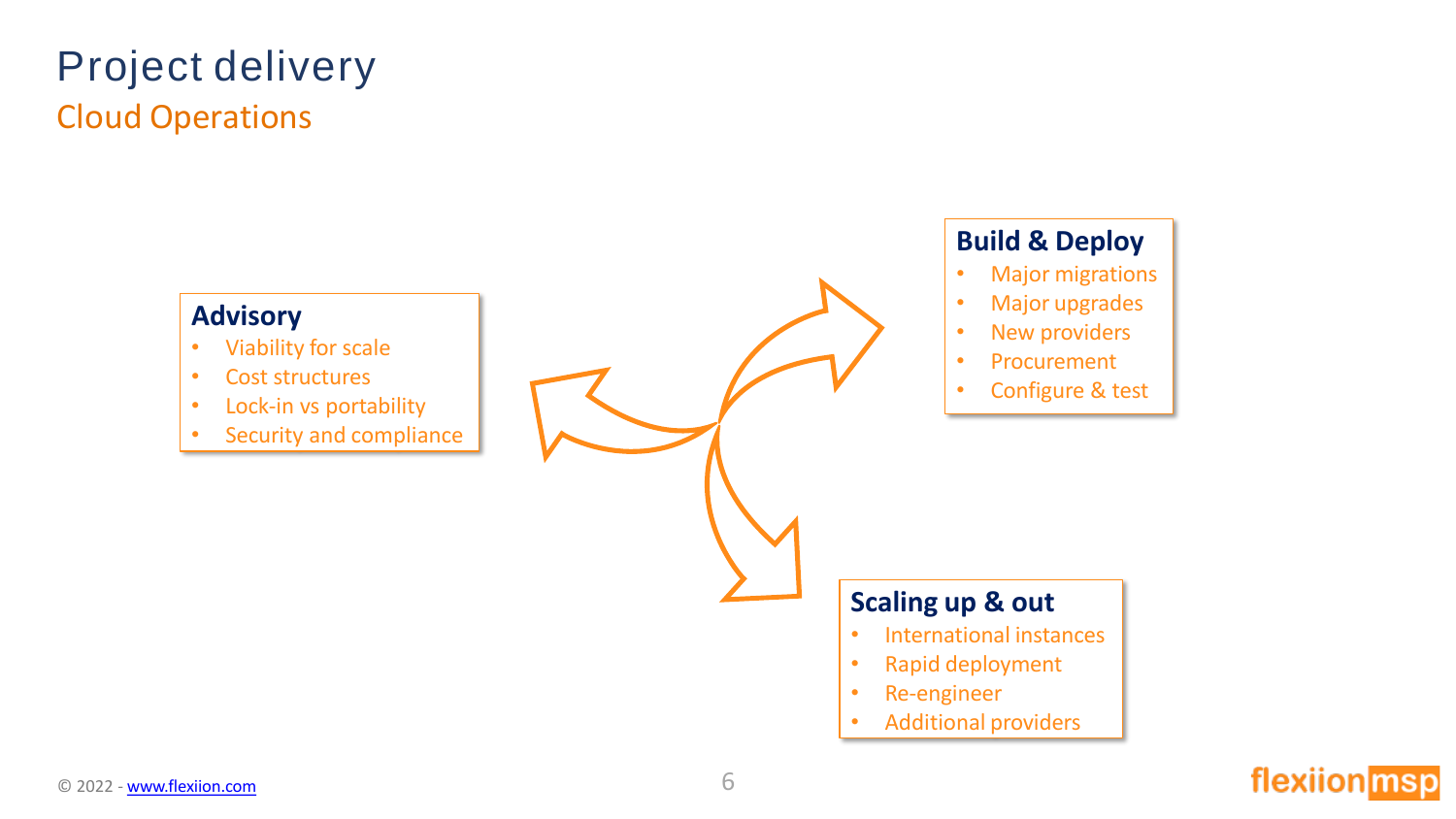## Our methodology

### Delivering Cloud for Operations



flexiion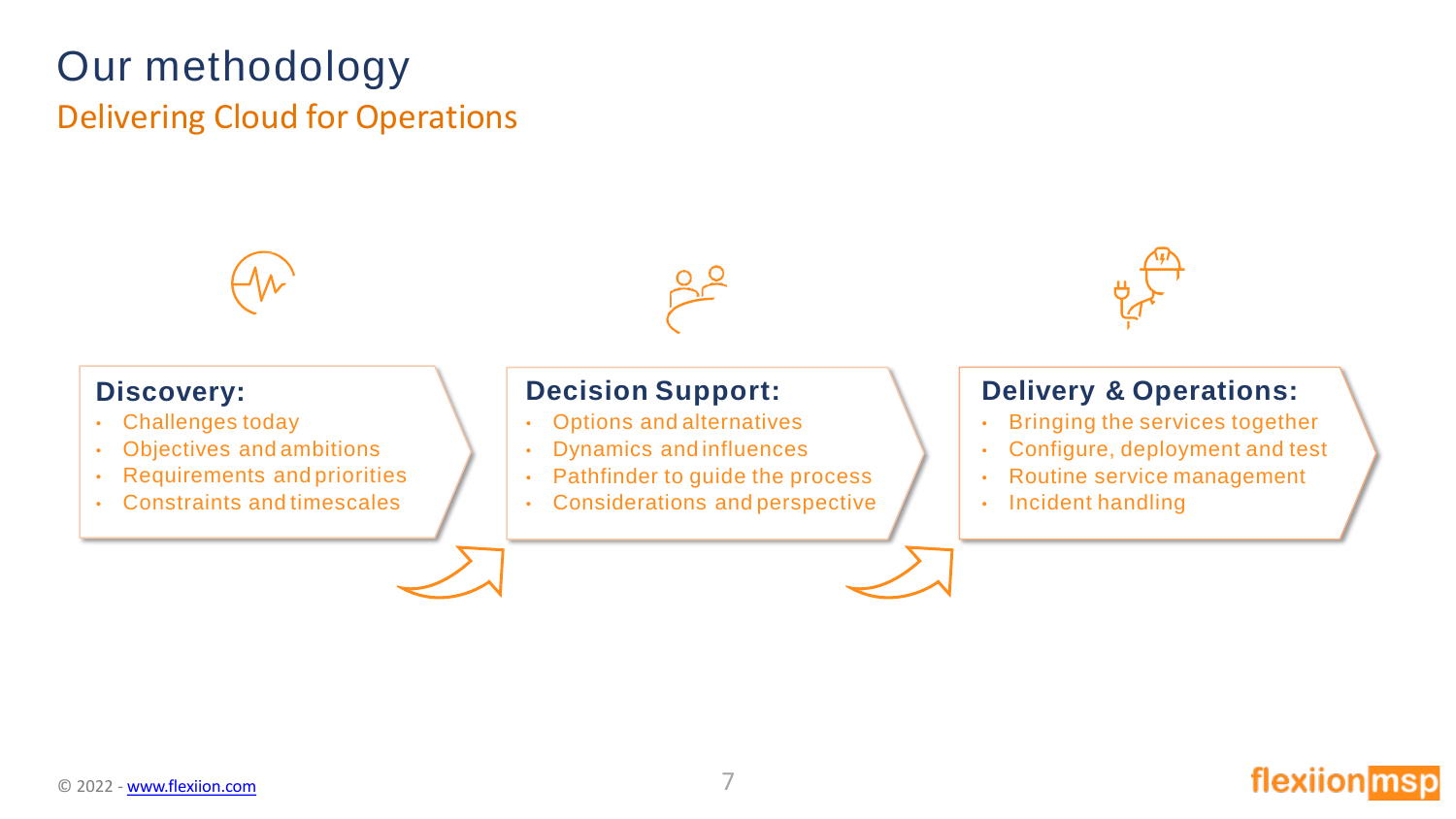Independent Cloud support from flexiion msp

The specialist in delivering Cloud for Operations

Unburden internal teams

for greater productivity

Support as aService for resilience and cost effectiveness

### Specialist support skills in Cloud delivery



Service partnership for agility on your journey

## Independence

so all our thinking is objective

Vendor and technology agnostic for pragmatic business choices